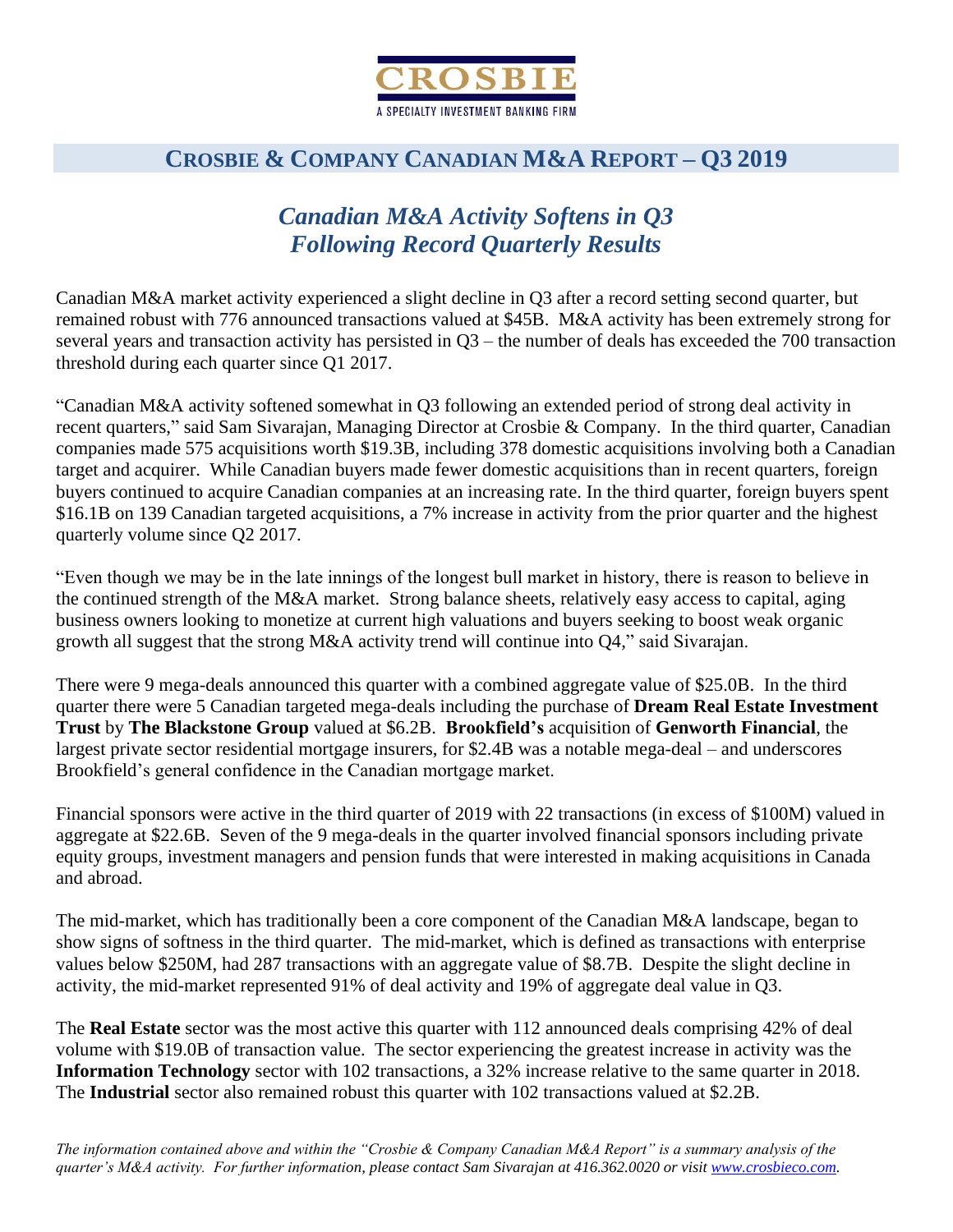

#### **Overview**

- Deal activity declined slightly in Q3 with 776 announced transactions during the quarter
- For transactions with values of less than \$1B, the aggregate transaction value of \$20.0B is in line with the \$21.4B average value during the previous 8 quarters
	- o Average transaction value was \$26.1M, excluding mega-deals
- Total deal value in Q3 was \$45.0B, a slight decline following 5 incredibly strong quarters
- Cross-border activity remained steady in Q3, with 336 transactions
	- o Canada/US cross-border transactions comprised 66% of all cross-border deals, with Canadian acquirers making 124 acquisitions south of the border, outpacing the 99 inbound transactions



#### **Mega-Deals**

- There were 9 mega-deals announced this quarter with an average value of \$2.8B, including 5 Canadian targeted deals
- The largest announced transaction was the **\$6.2B** asset purchase of **Dream Real Estate Investment Trust** by **The Blackstone Group**
- **Brookfield** was involved with two mega-deals this quarter including the acquisition of Canadian based **Genworth MI Canada** for **\$2.4B** and the sale of Colombia-based **Empresa de Energía de Boyacá E.S.P**. for **\$1.0B**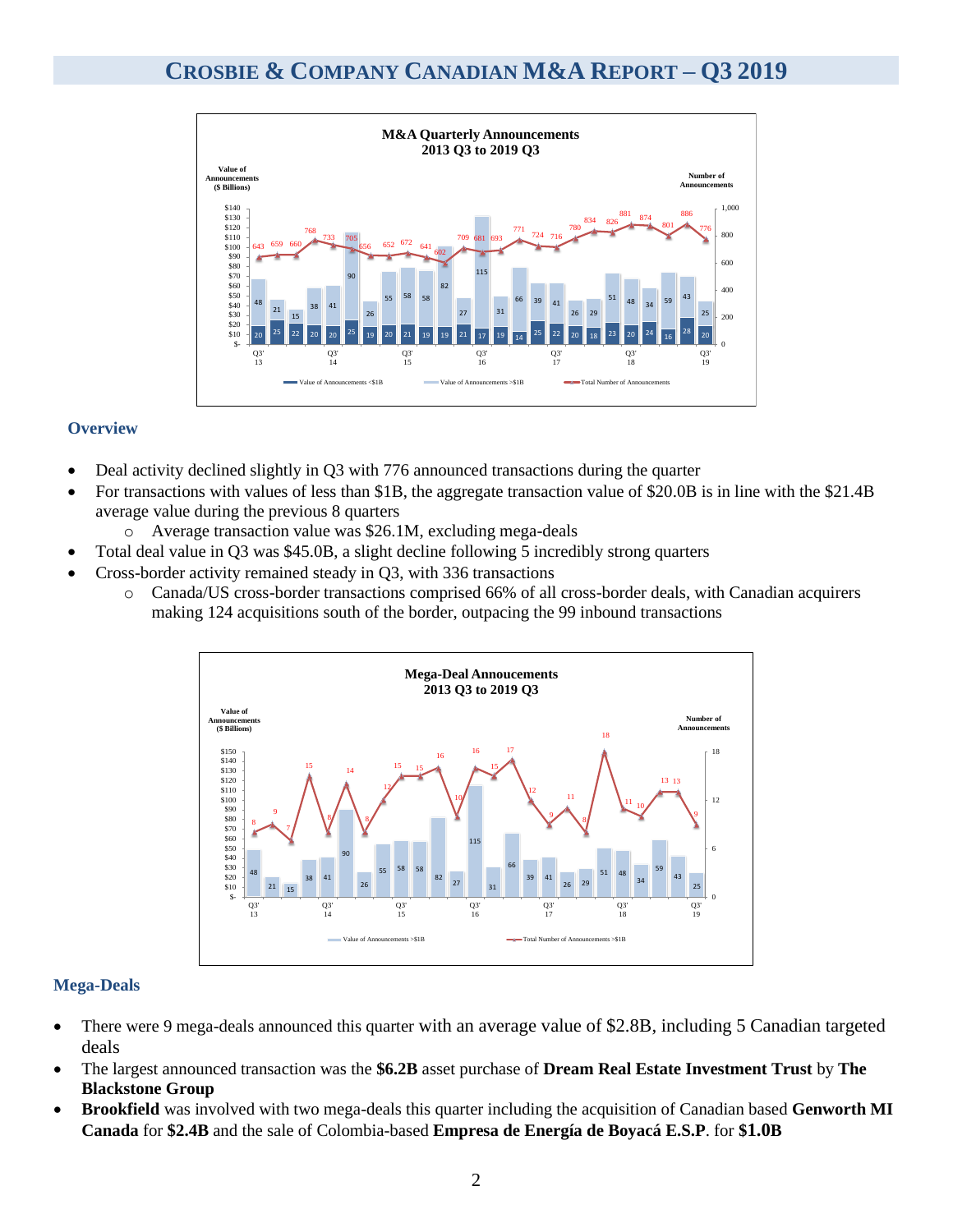#### **Industry Sector Activity**

- **Real Estate** was the most active sector this quarter with 112 announced deals valued at \$19.0B, exceeding the 100 transaction threshold for the 5th consecutive quarter
- The **Industrials** sector remained robust with 102 transactions valued at \$2.2B
- The **Information Technology** sector experienced the greatest increase in activity with 102 transactions, increasing 32% relative to the same quarter in 2018

#### **Breakdown by Transaction Size**

- 91% of transaction activity in the quarter was from mid-market transactions below \$250M (for transactions with disclosed values)
- Mid-market transactions were valued at \$8.7B or approximately 19% of total M&A value
- Mega-deal size declined this quarter with an average transaction value of \$2.8B

#### **Domestic versus Foreign M&A**

- Domestic M&A activity exceeded 500 transactions for the  $8<sup>th</sup>$  consecutive quarter with 517 deals announced in Q3
- Foreign buyers' demand for Canadian companies remained strong this quarter with 139 transactions announced valued at \$16.1B
- Contrary to historical trends, Canadian buyers spent more money making acquisitions domestically than abroad, spending 75 cents outside of Canada for every dollar spent at home

#### **Cross-Border Deals**

- Inbound cross-border activity remained strong in the 3rd quarter while outbound activity declined slightly
- Cross-border deals represented 43% of total activity and 54% of total deal value
- US buyers comprised 71% of all Canadian targeted cross-border activity and 95% of the aggregate transaction value

|                                   | 2018 Q3 |                         |        | 2019 03                 |
|-----------------------------------|---------|-------------------------|--------|-------------------------|
|                                   | $#$ of  | Value <sup>(1)</sup>    | $#$ of | Value <sup>(1)</sup>    |
| <b>INDUSTRY GROUPS</b>            |         | <b>Deals \$Millions</b> |        | <b>Deals \$Millions</b> |
| <b>Real Estate</b>                | 122     | 22,542                  | 112    | 18,985                  |
| Industrials                       | 105     | 6,081                   | 102    | 2,195                   |
| <b>Information Technology</b>     | 77      | 857                     | 102    | 984                     |
| Healthcare                        | 76      | 1,625                   | 71     | 1,162                   |
| Precious Metals                   | 72      | 8,949                   | 65     | 869                     |
| Metals and Mining                 | 104     | 553                     | 58     | 193                     |
| Consumer Discretionary            | 44      | 6,398                   | 52     | 2,575                   |
| <b>Financial Services</b>         | 56      | 807                     | 48     | 4,519                   |
| Consumer Staples                  | 36      | 2,320                   | 41     | 245                     |
| Energy                            | 64      | 9,272                   | 36     | 4,111                   |
| <b>Telecommunication Services</b> | 49      | 2,874                   | 34     | 5,751                   |
| Materials                         | 28      | 2,927                   | 27     | 1,459                   |
| Other                             | 30      | 1,367                   | 17     | 43                      |
| <b>Utilities</b>                  | 18      | 1,578                   | 11     | 1,879                   |
| TOTAL                             | 881     | 68,149                  | 776    | 44,969                  |
| Services <sup>(2)</sup>           | 89      | 12,411                  | 118    | 5,667                   |

|               |              | 2018 03        |             | 2019 Q3 |              |                |             |               |
|---------------|--------------|----------------|-------------|---------|--------------|----------------|-------------|---------------|
|               | $#$ of       | Value          |             |         | # of         |                |             |               |
| <b>Size</b>   | <b>Deals</b> | $\frac{9}{6}$  | \$ Millions | $\%$    | <b>Deals</b> | $\frac{0}{0}$  | \$ Millions | $\frac{0}{0}$ |
| $<$ \$100 $m$ | 350          | 40             | 5,249       | 8       | 255          | 33             | 3.730       | 8             |
| \$101m-\$250m | 27           | 3              | 4.158       | 6       | 32           | $\overline{4}$ | 5,009       | 11            |
| \$251m-\$500m | 15           | $\overline{2}$ | 5,457       | 8       | 12           | $\overline{2}$ | 4.164       | 9             |
| $$501m-$1b$   | 7            | 1              | 5,132       | 8       | 9            | 1              | 7,022       | 16            |
| $>$ \$1b      | 11           |                | 48,152      | 71      | 9            | 1              | 25,045      | 56            |
| Undisclosed   | 471          | 53             | $\Omega$    | n/a     | 459          | 59             | $\theta$    | n/a           |
|               | 881          |                | 68.149      |         | 776          |                | 44.969      |               |

|                                                                        | 2018 03              |             | 2019 O3      |             |  |
|------------------------------------------------------------------------|----------------------|-------------|--------------|-------------|--|
|                                                                        | # of<br><b>Value</b> |             | # of         | Value       |  |
|                                                                        | <b>Deals</b>         | \$ Millions | <b>Deals</b> | \$ Millions |  |
|                                                                        |                      |             |              |             |  |
| <b>Canadian Targets</b>                                                |                      |             |              |             |  |
| With Canadian Buyers                                                   | 456                  | 11,271      | 378          | 11,054      |  |
| With Foreign Buyers                                                    | 135                  | 15,701      | 139          | 16,137      |  |
| Domestic M&A                                                           | 591                  | 26.973      | 517          | 27,191      |  |
| Foreign Targets (Canadian Buyer)<br>Canadian Foreign Subsidiaries Sold | 236                  | 32.592      | 197          | 8,248       |  |
| to Foreign Buyers                                                      | 54                   | 8,584       | 62           | 9,344       |  |
| Foreign M&A                                                            | 290                  | 41.176      | 257          | 17,592      |  |
|                                                                        | 881                  | 68.149      | 776          | 44.783      |  |

|                                            | 2018 Q3 |                  |        | 2019 O <sub>3</sub>  |  |
|--------------------------------------------|---------|------------------|--------|----------------------|--|
|                                            | # of    | $Value^{(1)}$    | $#$ of | Value <sup>(1)</sup> |  |
|                                            | Deals   | <b>SMillions</b> | Deals  | <b>SMillions</b>     |  |
| Outbound M&A (CDN Buyer/Foreign Target)    | 236     | 32,592           | 197    | 8,248                |  |
| Inbound M&A (Foreign Buyer/ CDN Target)    | 135     | 15,701           | 139    | 16,137               |  |
| <b>Total Cross Border</b>                  | 371     | 48,293           | 336    | 24,385               |  |
| Outbound : Inbound Ratio                   | 1.75    | 2.08             | 1.42   | 0.51                 |  |
| <b>Cross Border as % of Total Activity</b> | 42%     | 71%              | 43%    | 54%                  |  |
| Canada / US Activity                       |         |                  |        |                      |  |
| <b>US</b> Target                           | 149     | 17,187           | 124    | 4,060                |  |
| <b>US Buyer</b>                            | 82      | 456              | 99     | 15,267               |  |
| <b>Total Canada/US</b>                     | 231     | 17,643           | 223    | 19,327               |  |
| Canada/ US as % of Cross Border            | 62%     | 37%              | 66%    | 79%                  |  |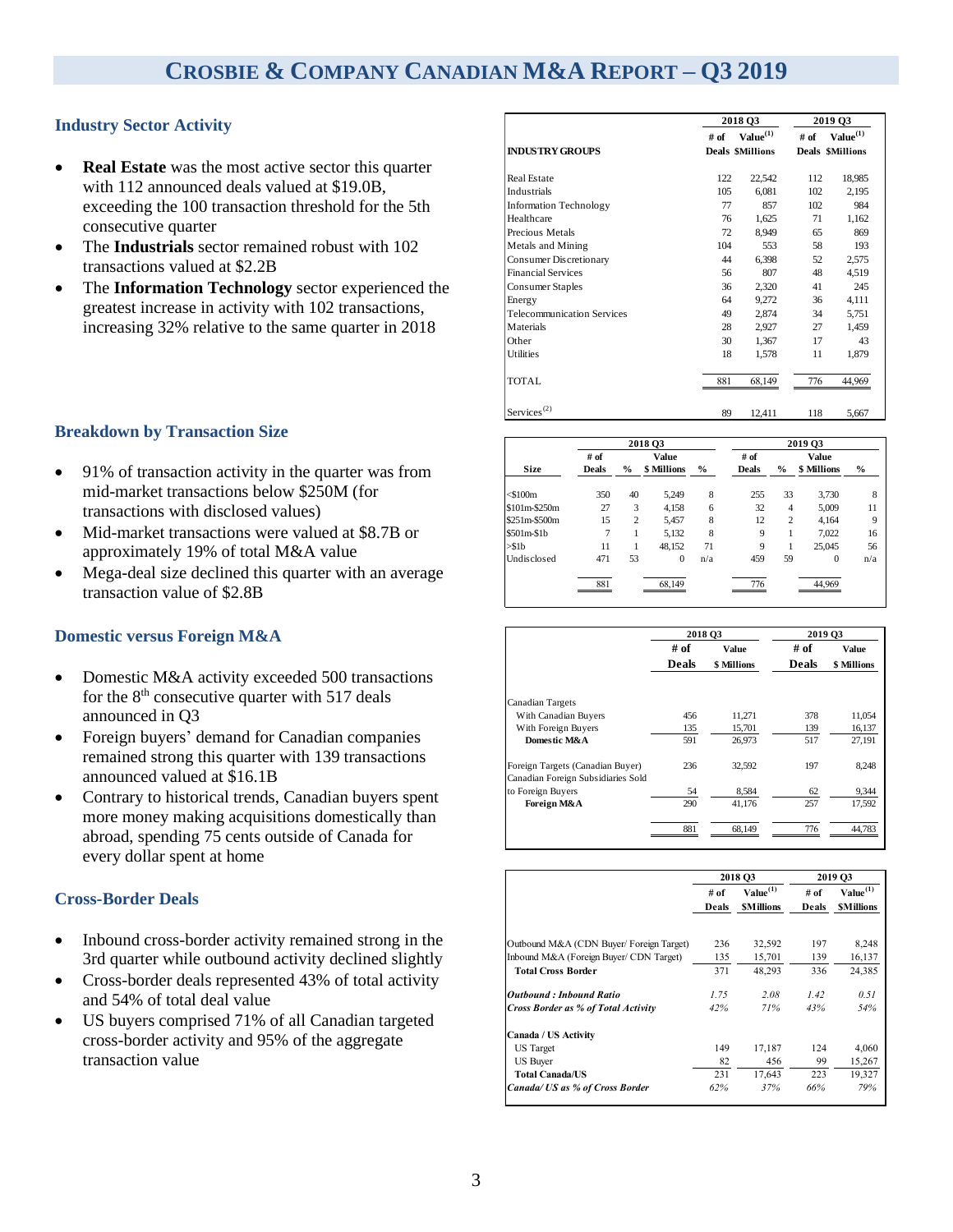#### **Target by Province**

- **Ontario** remains the most active province this quarter with 188 deals valued at \$17.0B
- **British Columbia** was also active in the second quarter with 131 deals valued at \$3.3B
- The \$329M private equity buyout of BioVectra by H.I.G. Capital is **Prince Edward Island's**  largest transaction to date

| # of           |          | Value <sup>(1)</sup> |                | # of           |                | Value <sup>(1)</sup> |                |
|----------------|----------|----------------------|----------------|----------------|----------------|----------------------|----------------|
| <b>Deals</b>   | $\%$     | <b>\$ Millions</b>   | %              | Deals          | $\%$           | <b>\$ Millions</b>   | $\frac{9}{6}$  |
| 205            | 37       | 13,817               | 36             | 188            | 36             | 17,027               | 63             |
| 132            | 24       | 7,328                | 19             | 131            | 25             | 3,327                | 12             |
| 75             | 14       | 1,321                | 3              | 78             | 15             | 655                  | $\overline{2}$ |
| 62             | 11       | 12,992               | 34             | 67             | 13             | 4,509                | 17             |
| 30             | 5        | 1,367                | $\overline{4}$ | 16             | 3              | 520                  | $\overline{c}$ |
| 6              | 1        | 34                   | $\Omega$       | 14             | 3              | 168                  | 1              |
| 16             | 3        | 514                  | 1              | 8              | $\overline{c}$ | 562                  | 2              |
| 14             | 3        | 577                  | 2              | 6              | 1              | 89                   | $\Omega$       |
| $\overline{c}$ | $\Omega$ | $\theta$             | $\Omega$       | 3              |                | $\Omega$             | $\Omega$       |
| 5              | 1        | 30                   | $\Omega$       | $\overline{c}$ | $\Omega$       | $\Omega$             | $\Omega$       |
| 7              | 1        | 1                    | $\Omega$       | $\mathfrak{D}$ | $\theta$       | 3                    | $\Omega$       |
| o              | $\Omega$ | $\Omega$             | $\Omega$       |                | $\Omega$       |                      | $\Omega$       |
| $\Omega$       | $\Omega$ | $\Omega$             | $\Omega$       |                | $\Omega$       | 329                  |                |
|                | $\theta$ | $\theta$             | $\theta$       | $\Omega$       | $\theta$       | $\Omega$             | $\Omega$       |
| 555            |          | 37,979               |                | 517            |                | 27,191               |                |
|                |          |                      | 2018 O3        |                |                |                      | 2019 Q3        |